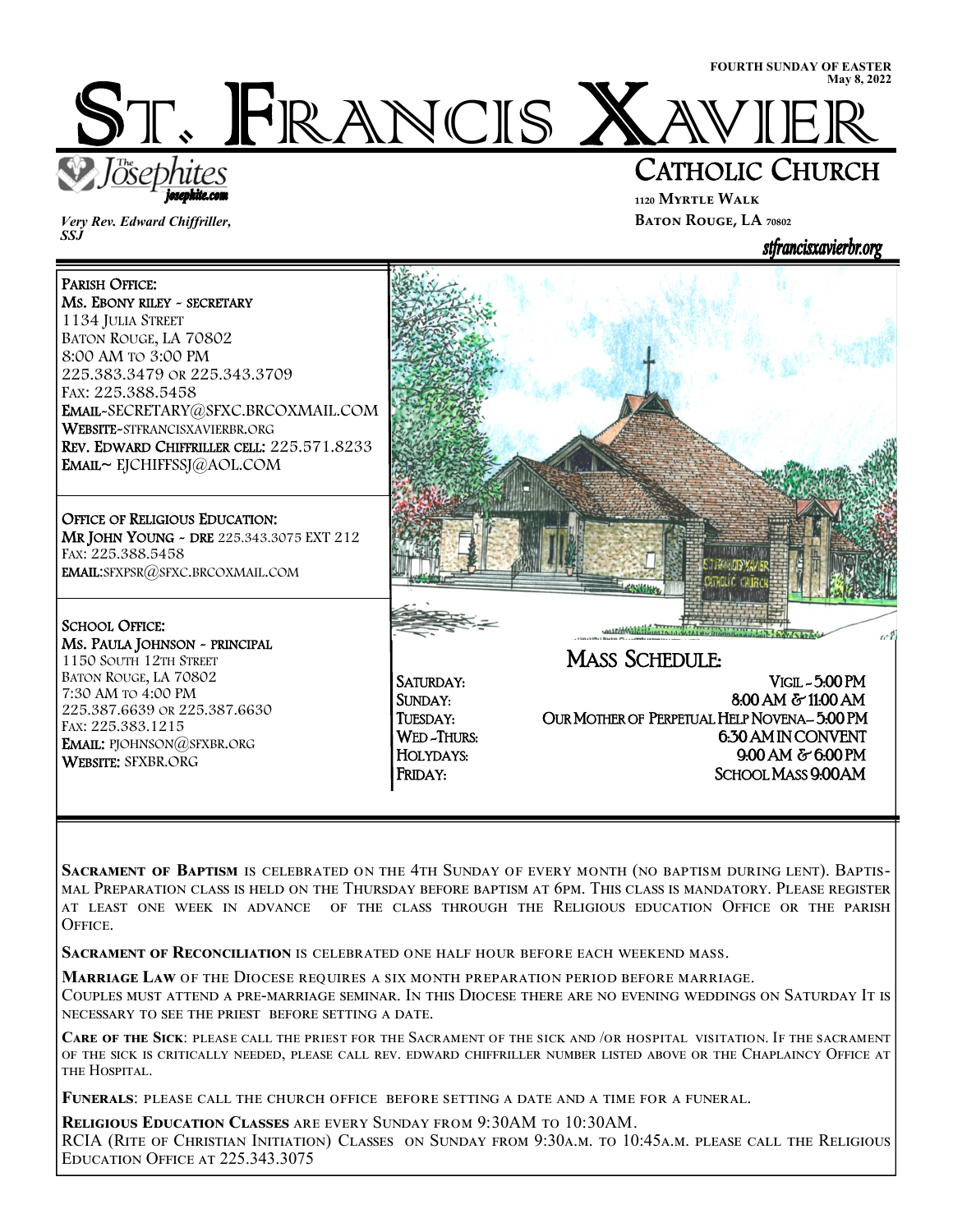## **Welcome to St. Francis Xavier Catholic Church, Baton Rouge, LA**

**Welcome:** You enter this Church not as a stranger, but as a guest of God. He is your heavenly Father. Come, then, with joy in your heart and thanks on your lips into His presence, offering Him your love and service. Be grateful to the strong and loyal ones who, in the name of Jesus Christ, built this place of worship, and to all who have beautified it and hallowed it with their prayers and praise. Ask His blessing on those who love His house of faith as the inspiration of their labor, rejoicing in the power of the Holy Spirit, and may that blessing rest on you, both on your going out and your coming in.

#### **PSR News**

# **May 2022**<br>08 No PSR

**08** No PSR **–Happy Mother's Day!**

15 No PSR<br>22 Last Da

#### **22 Last Day of PSR – Pick up certificates - Teacher Appreciation**

#### **A Prayer in Gratitude for Our Mothers**

#### Good and Gentle God,

we pray in gratitude for our mothers and for all the women of theory who have joined with you in the wonder of bringing forth new life. You who became human through a woman, grant to all mothers the courage they need to face the uncertain future that life with children always brings.

Give them the strength to live and to be loved in return, not perfectly, but humanly.

Give them the faithful support of husband, family and friends as they care for the physical and spiritual growth of their children.<br>Give them joy and delight in their children to sustain them through the trials of motherho *known*

#### **THE CHURCH - BODY OF CHRIST**

#### **The Church is communion with Jesus**

From the beginning, Jesus associated his disciples with his own life, revealed the mystery of the Kingdom to them, and gave them a share in his mission, joy, and sufferings. Jesus spoke of a still more intimate communion between him and those who would follow him: "Abide in me, and I in you.... I am the vine, you are the branches." and he proclaimed a mysterious and real communion between his own body and ours: "He who eats my flesh and drinks my blood abides in me, and I in him."

When his visible presence was taken from them, Jesus did not leave his disciples orphans. He promised to remain with them until the end of time; he sent them his Spirit. As a result com-<br>munion with Jesus has become, in a nation."

The comparison of the Church with the body casts light on the intimate bond between Christ and his Church. Not only is she gathered around him; she is united in him, in his body. Three aspects of the Church as the Body of Christ are to be more specifically noted: the unity of all her members with each other as a result of their union with Christ; Christ as head of the Body; and the Church as bride of Christ.

#### **"One Body"**

Believers who respond to God's word and become members of Christ's Body, become intimately united with him: "In that body the life of Christ is communicated to those who believe, and who, through the sacraments, are united in a hidden and real way to Christ in his Passion and glorification." This is especially true of Baptism, which unites us to Christ's death and Resurrec-

tion, and the Eucharist, by which "really sharing in the body of the Lord, . . . we are taken up into communion with him and with one another."<br>The body's unity does not do away with the diversity of its members: "In the b among the faithful: "From this it follows that if one member suffers anything, all the members suffer with him, and if one member is honored, all the members together rejoice." Finally, the unity of the Mystical Body triumphs over all human divisions: "For as many of you as were baptized into Christ have put on Christ. There is neither Jew nor Greek, there is neither slave nor free, there is neither male nor female; for you are all one in Christ Jesus."

#### **"Christ is the Head of this Body"**

Christ "is the head of the body, the Church. He is the principle of creation and redemption. Raised to the Father's glory, "in everything he (is) preeminent," especially in the Church, through

whom he extends his reign over all things.<br>Christ unites us with his Passover: all his members must strive to resemble him, "until Christ be formed" in them. "For this reason we . . . are taken up into the mysteries of his associated with his sufferings as the body with its head, suffering with him, that with him we may be glorified."

Christ provides for our growth: to make us grow toward him, our head, he provides in his Body, the Church, the gifts and assistance by which we help one another along the way of salvation.

Christ and his Church thus together make up the "whole Christ" (Christus totus). the Church is one with Christ. the saints are acutely aware of this unity:

Let us rejoice then and give thanks that we have become not only Christians, but Christ himself. Do you understand and grasp, brethren, God's grace toward us? Marvel and rejoice: we have become Christ. For if he is the head, we are the members; he and we together are the whole man.... the fullness of Christ then is the head and the members. But what does "head and members" mean? Christ and the Church.

Our redeemer has shown himself to be one person with the holy Church whom he has taken to himself.

Head and members form as it were one and the same mystical person.

A reply of St. Joan of Arc to her judges sums up the faith of the holy doctors and the good sense of the believer: "About Jesus Christ and the Church, I simply know they're just one thing, and we shouldn't complicate the matter."

#### **The Church is the Bride of Christ**

The unity of Christ and the Church, head and members of one Body, also implies the distinction of the two within a personal relationship. This aspect is often expressed by the image of bridegroom and bride. the theme of Christ as Bridegroom of the Church was prepared for by the prophets and announced by John the Baptist. The Lord referred to himself as the "bridegroom." The Apostle speaks of the whole Church and of each of the faithful, members of his Body, as a bride "betrothed" to Christ the Lord so as to become but one spirit with him. The Church is the spotless bride of the spotless Lamb. "Christ loved the Church and gave

himself up for her, that he might sanctify her." He has joined her with himself in an everlasting covenant and never stops caring for her as for his own body:<br>This is the whole Christ, head and body, one formed from many . one flesh." They are, in fact, two different persons, yet they are one in the conjugal union, . . . as head, he calls himself the bridegroom, as body, he calls himself "bride." c

### **SFX CENTENNIAL COOKBOOKS MAKES A GREAT GIFT FOR ONLY \$20.00**

#### **PRAY FOR US**

Richard Camble, Jr. Frazier Jordan Elizabeth Whitfield Zelda Bates Elaine Johnson Linda Gills-Beshears Mary Johnson

Gwen Carriere John Paul Moore Loraine Perry Martha Proctor Maria Rice Whitney Robiho Betty Dupas

Catherine Murray Joyce Decuir Cenia Richard John Ristic Betty Camble Elouise Noel Cora Scott-Green

| Friday          | 9am             | <b>Mary Harris</b>                                         |
|-----------------|-----------------|------------------------------------------------------------|
| <b>Saturday</b> | 5 <sub>pm</sub> | By: Ike Harris<br><b>Our Living &amp; Deceased Mothers</b> |
| Sunday          | 8am             | Our Living & Deceased Mothers                              |
|                 | 11am            | <b>Our Living &amp; Deceased Mothers</b>                   |
| <b>Tuesday</b>  | 5 <sub>pm</sub> | <b>Gary W. Darensbourg</b><br>By: Cheryl Ann Darensbourg   |

**Mass Intentions for May 6 - 10, 2022**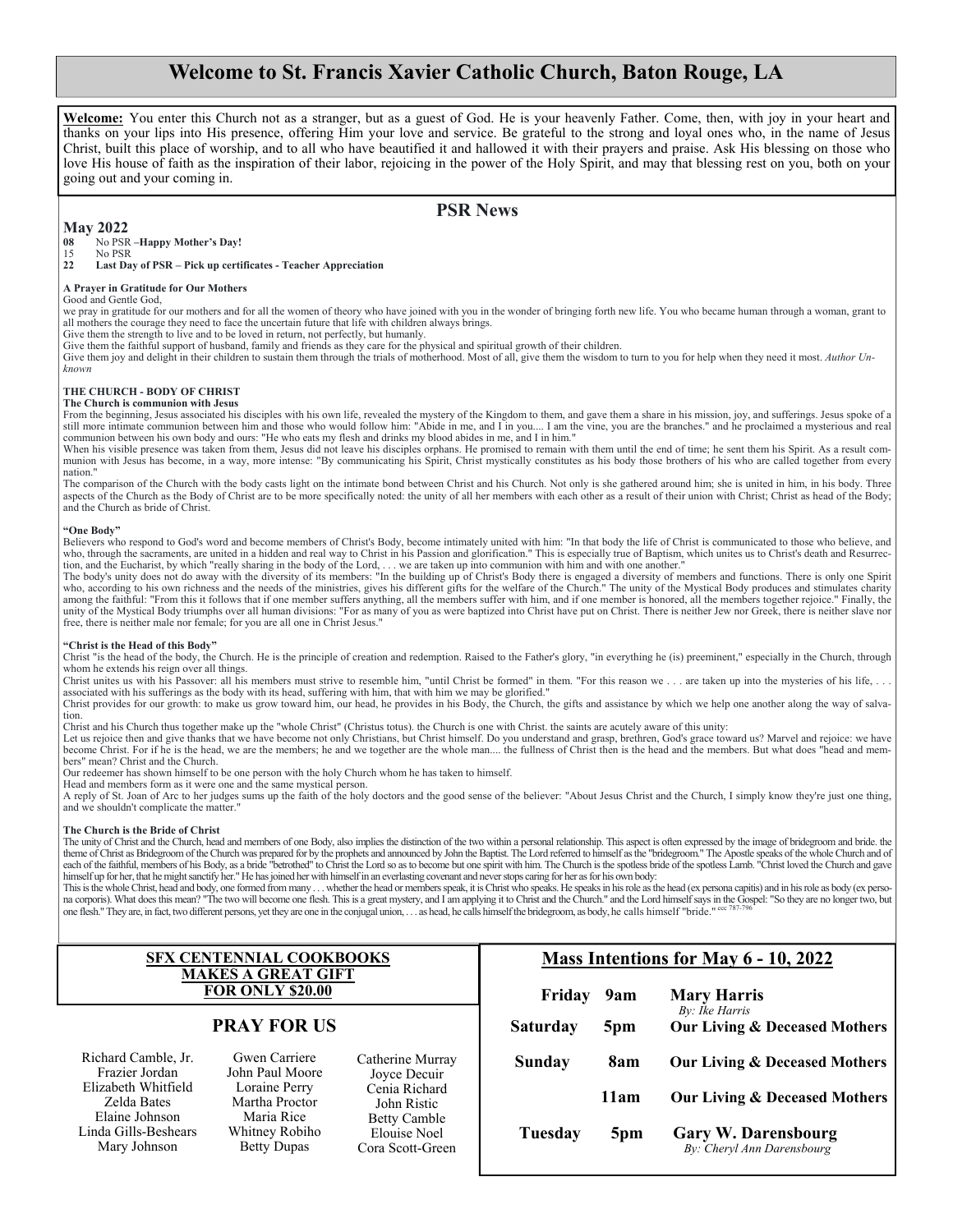# **FOURTH SUNDAY OF EASTER May 8, 2022**



Through trials and tribulations, by God's grace, we triumph!